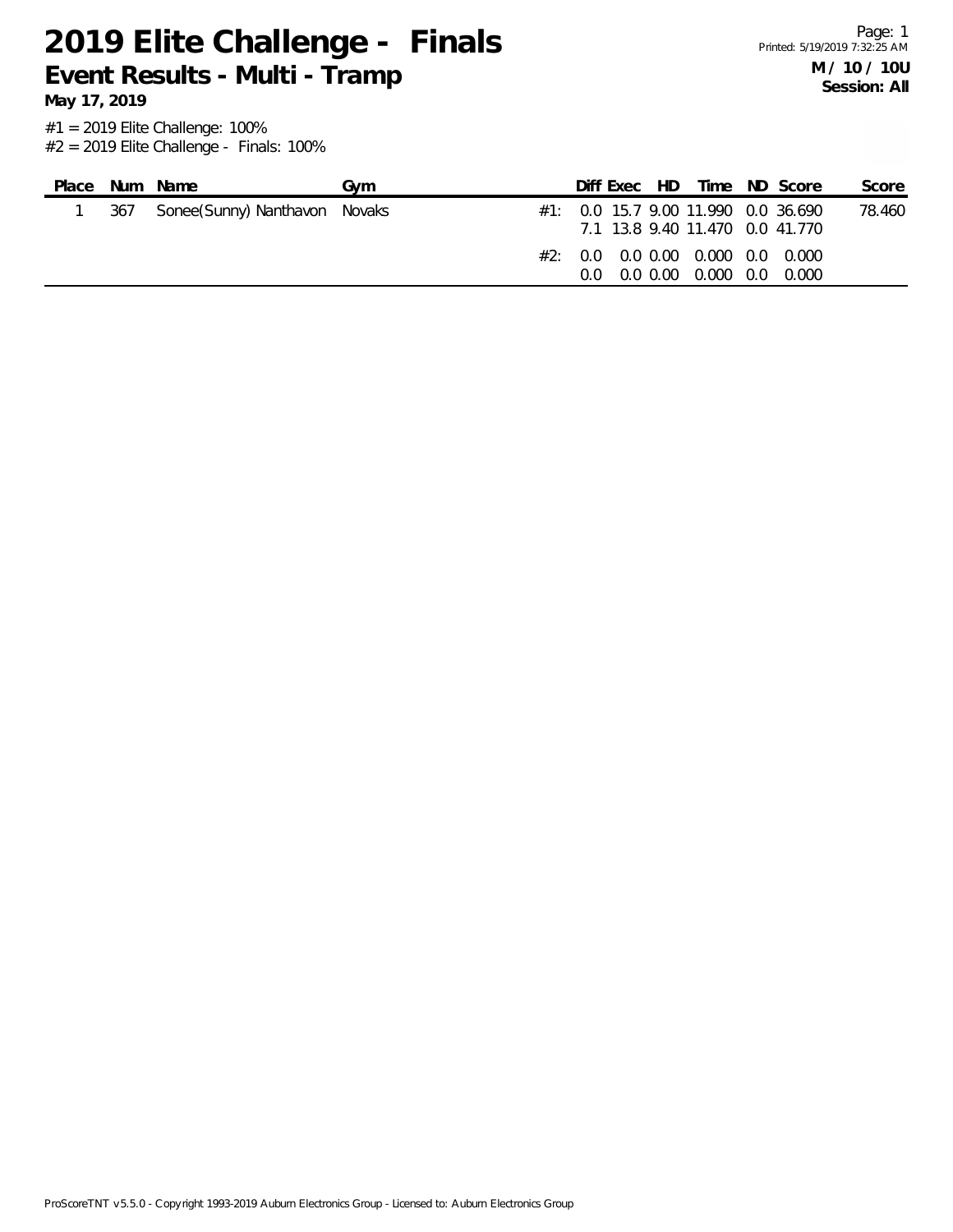**May 17, 2019**

| Place |     | Num Name         | Gym                    |     | Diff Exec                                                          | HD          |                            | Time ND Score | Score   |
|-------|-----|------------------|------------------------|-----|--------------------------------------------------------------------|-------------|----------------------------|---------------|---------|
|       | 370 | Bella Ursu       | ETA                    | #1  | 0.0 17.4 9.40 12.905 0.0 39.705<br>8.5 15.2 9.10 12.085 0.0 44.885 |             |                            |               | 131.460 |
|       |     |                  |                        |     | $\#2$ : 8.5 16.6 9.50 12.270 0.0 46.870<br>$0.0^{\circ}$           |             | $0.0$ $0.00$ $0.000$ $0.0$ | 0.000         |         |
|       | 180 | Ashlan Granberry | <b>Twist and Shout</b> | #1: | 0.0 15.9 9.75 13.260 0.0 38.910<br>1.0 1.6 0.90 1.420 0.0 4.920    |             |                            |               | 90.025  |
|       |     |                  |                        |     | $#2: 7.2$ 16.3 9.70 12.995 0.0 46.195                              | $0.0\,0.00$ | $0.000 \quad 0.0$          | 0.000         |         |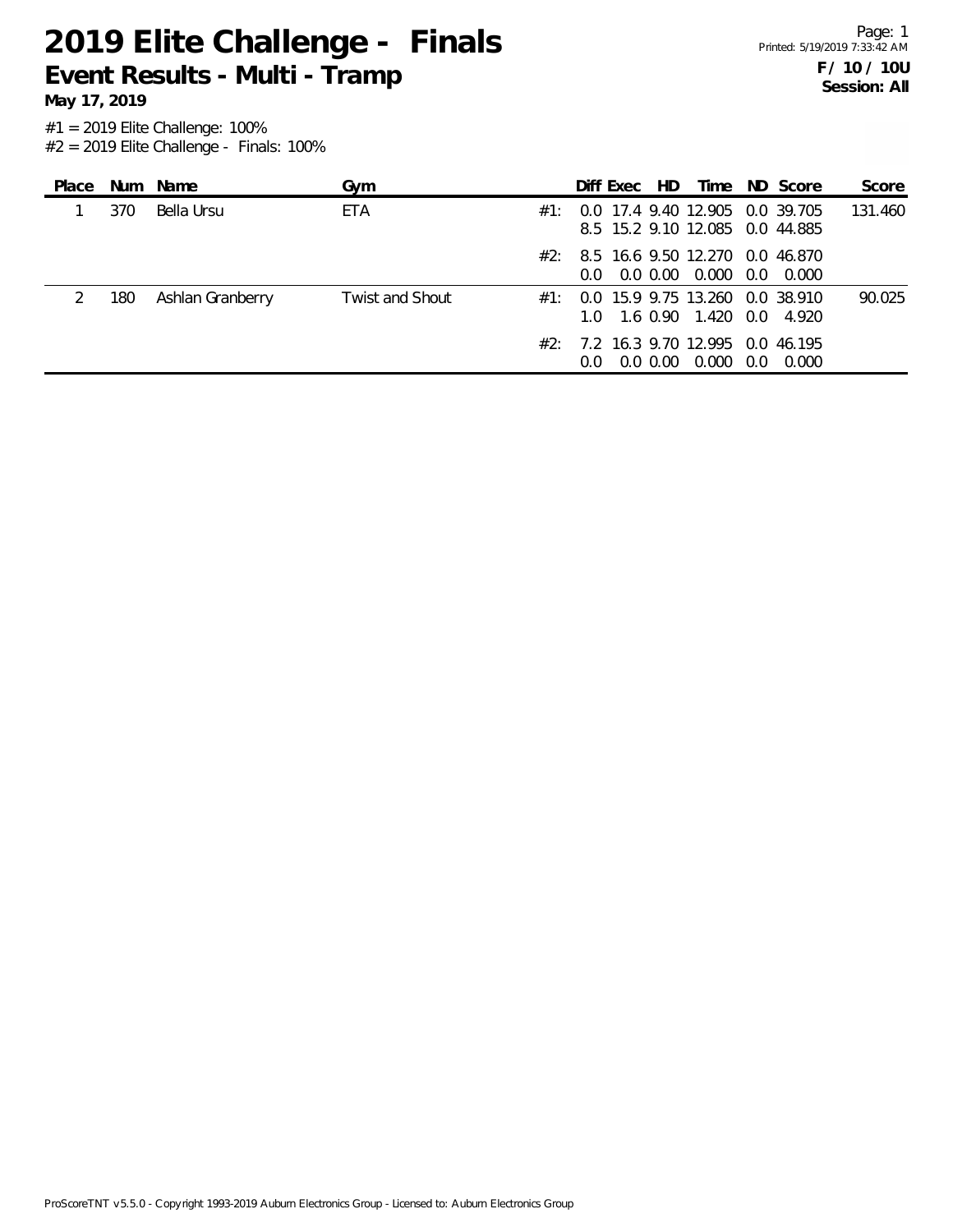Page: 1 Printed: 5/19/2019 8:25:17 AM **M / 10 / 11-12 Session: All**

**May 17, 2019**

| <b>Place</b> | <b>Num</b> | Name             | Gym                      |     |                      | Diff Exec | HD                      | Time                                                 |     | ND Score                 | Score   |
|--------------|------------|------------------|--------------------------|-----|----------------------|-----------|-------------------------|------------------------------------------------------|-----|--------------------------|---------|
| 1            | 255        | Alex Rozenshteyn | ETA                      | #1: |                      |           |                         | 0.0 16.8 9.60 13.695<br>8.5 15.1 9.70 13.090         |     | 0.0 40.095<br>0.0 46.390 | 131.075 |
|              |            |                  |                          | #2: | 0.0                  |           | $0.0\,0.00$             | 8.5 13.5 9.90 12.690<br>0.000                        | 0.0 | 0.0 44.590<br>0.000      |         |
| 2            | 243        | Will Cockrill    | Flip Factory TNT         | #1: | $0.0^{\circ}$<br>8.5 |           |                         | 15.3 9.40 12.590<br>13.7 9.30 12.570                 |     | 0.0 37.290<br>0.0 44.070 | 125.280 |
|              |            |                  |                          | #2: | $0.0^{\circ}$        |           | 0.0 0.00                | 7.9 13.6 9.60 12.820 0.0 43.920<br>0.000             | 0.0 | 0.000                    |         |
| 3            | 359        | Aaron Edelman    | ETA                      | #1: | $0.0^{\circ}$        |           |                         | 15.2 9.00 14.125<br>6.4 13.2 9.40 13.995 -2.0 40.995 |     | 0.0 38.325               | 123.555 |
|              |            |                  |                          | #2: | 0.0                  |           | $0.0\,0.00$             | 6.4 14.0 9.70 14.135<br>0.000                        | 0.0 | 0.0 44.235<br>0.000      |         |
| 4            | 250        | Ethan He-Miller  | <b>Dulles Gymnastics</b> | #1: | 0.0<br>3.0           |           | 3.8 2.70                | 15.2 9.70 12.552<br>3.875                            |     | 0.0 37.452<br>0.0 13.375 | 73.182  |
|              |            |                  |                          | #2: | 4.6<br>0.0           |           | 6.8 4.60<br>$0.0\ 0.00$ | 6.355<br>0.000                                       | 0.0 | 0.0 22.355<br>0.000      |         |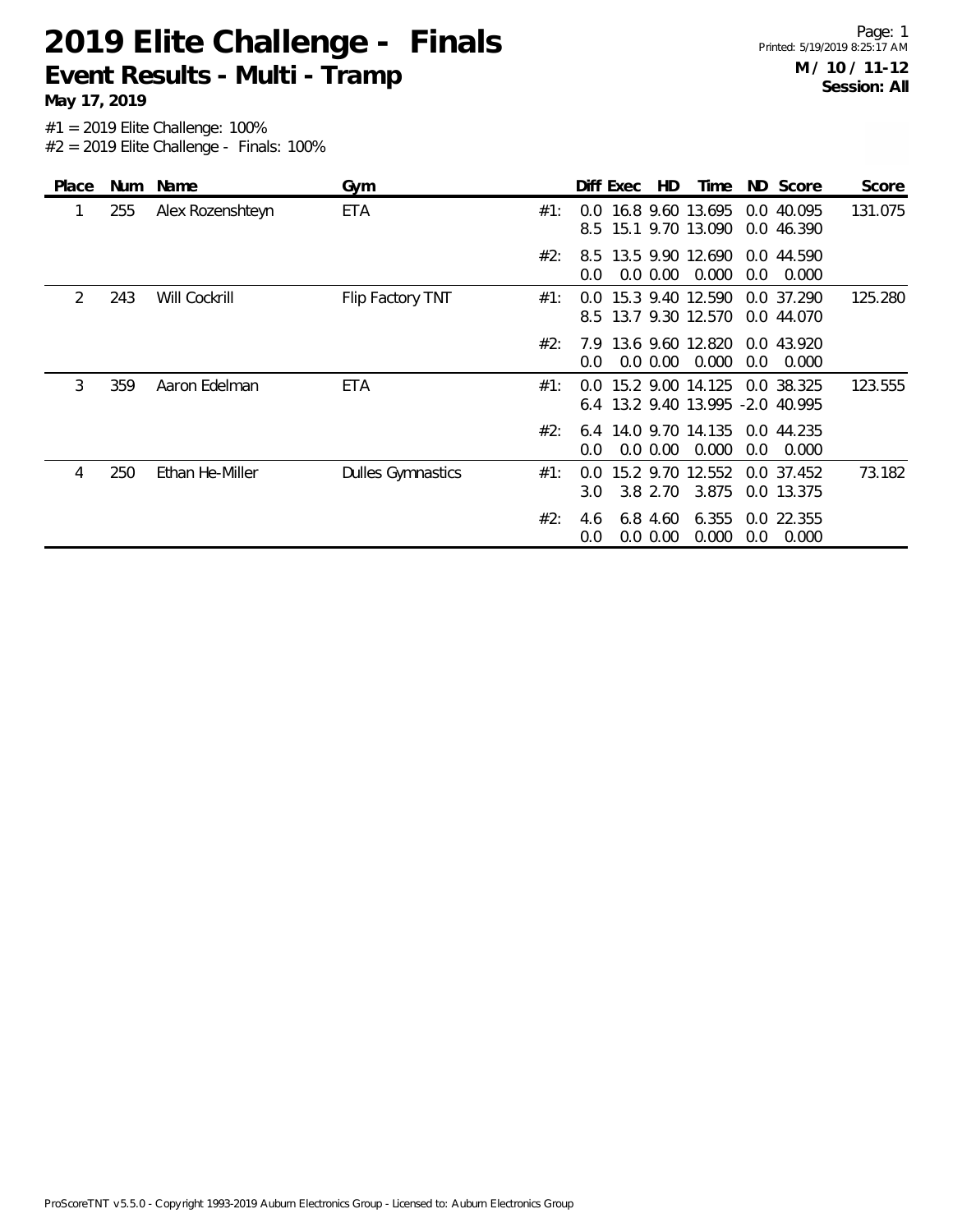**May 17, 2019**

| <b>Place</b> | <b>Num</b> | Name                     | Gym                  |     |                      | Diff Exec | HD          | Time                                     |     | ND Score                 | Score   |
|--------------|------------|--------------------------|----------------------|-----|----------------------|-----------|-------------|------------------------------------------|-----|--------------------------|---------|
|              | 183        | Maxine Touisithiphonexay | Park Avenue Gymnasti | #1: | $0.0^{\circ}$        |           |             | 16.7 9.70 14.185<br>8.5 14.7 9.40 13.520 |     | 0.0 40.585<br>0.0 46.120 | 132.800 |
|              |            |                          |                      | #2: | 8.0<br>$0.0^{\circ}$ |           | $0.0\,0.00$ | 15.7 9.20 13.195<br>0.000                | 0.0 | 0.0 46.095<br>0.000      |         |
| 2            | 246        | Marlena Gracia           | Garden State         | #1: | $0.0^{\circ}$        |           |             | 16.1 9.20 13.985<br>7.2 15.2 9.30 13.760 |     | 0.0 39.285<br>0.0 45.460 | 128.850 |
|              |            |                          |                      | #2: | $0.0^{\circ}$        |           | $0.0\,0.00$ | 7.2 14.7 9.00 13.205<br>0.000            | 0.0 | 0.0 44.105<br>0.000      |         |
| 3            | 186        | Caroline Younge          | Airborne Colorado    | #1: | 0.0                  |           |             | 15.9 9.10 13.125<br>7.8 13.9 9.20 12.795 |     | 0.0 38.125<br>0.0 43.695 | 126.850 |
|              |            |                          |                      | #2: | 7.8<br>0.0           |           | $0.0\,0.00$ | 15.4 9.00 12.830<br>0.000                | 0.0 | 0.0 45.030<br>0.000      |         |
| 4            | 181        | Kate Moody               | Gymnast Factory      | #1: | 0.0<br>8.5           |           |             | 14.0 9.40 12.935<br>10.3 9.10 12.415     |     | 0.0 36.335<br>0.0 40.315 | 120.925 |
|              |            |                          |                      | #2: | 8.5<br>0.0           |           | $0.0\,0.00$ | 13.8 9.20 12.775<br>0.000                | 0.0 | 0.0 44.275<br>0.000      |         |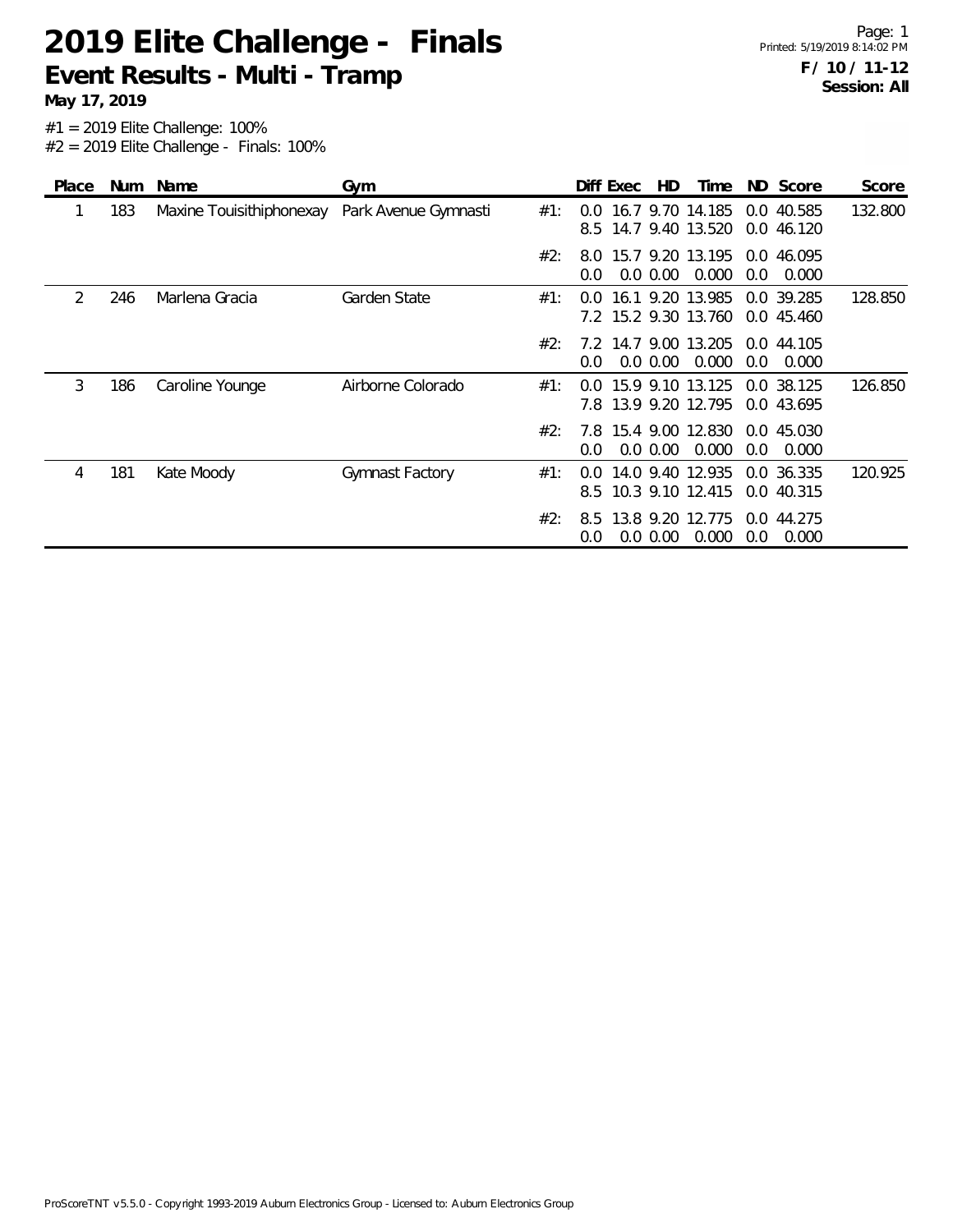**May 17, 2019**

| Place | <b>Num</b> | Name                   | Gym                        |     |            | Diff Exec | HD                   | Time                                             |            | ND Score                 | Score   |
|-------|------------|------------------------|----------------------------|-----|------------|-----------|----------------------|--------------------------------------------------|------------|--------------------------|---------|
| 1     | 258        | Nate Swanepoel         | Vargas Academy             | #1: | 0.0        |           |                      | 17.7 9.60 13.490<br>10.4 11.7 9.40 13.560        |            | 0.0 40.790<br>0.0 45.060 | 133.215 |
|       |            |                        |                            | #2: | 0.0        |           | 0.0 0.00             | 10.2 13.4 9.90 13.865<br>0.000                   | 0.0        | 0.0 47.365<br>0.000      |         |
| 2     | 184        | Mateo Ucros            | Park Avenue Gymnasti       | #1: | 0.0<br>8.5 |           |                      | 16.1 9.40 14.375 -2.0 37.875<br>12.7 9.20 13.556 |            | 0.0 43.956               | 128.016 |
|       |            |                        |                            | #2: | 8.5<br>0.0 |           | 0.0 0.00             | 14.4 9.40 13.885<br>0.000                        | 0.0        | 0.0 46.185<br>0.000      |         |
| 3     | 369        | Adrian Tapia           | <b>Wcc</b>                 | #1: | 0.0<br>91  |           |                      | 16.7 9.90 13.765<br>10.3 9.20 13.295             |            | 0.0 40.365<br>0.0 41.895 | 120.215 |
|       |            |                        |                            | #2: | 7.1<br>0.0 |           | 0.0 0.00             | 10.6 8.20 12.055<br>0.000                        | 0.0        | 0.0 37.955<br>0.000      |         |
| 4     | 182        | Jason Parks            | <b>Fairland Gymnastics</b> | #1: | 0.0<br>5.9 |           | 9.1 5.30             | 17.5 9.20 13.805<br>8.245                        |            | 0.0 40.505<br>0.0 28.545 | 115.055 |
|       |            |                        |                            | #2: | 8.9<br>0.0 |           | 0.0 0.00             | 14.7 9.10 13.305<br>0.000                        | 0.0        | 0.0 46.005<br>0.000      |         |
| 5     | 404        | <b>Charles Medlock</b> | Gleasons Gymnastics        | #1: | 0.0<br>9.6 |           |                      | 15.5 9.70 13.245<br>14.5 9.10 12.775             |            | 0.0 38.445<br>0.0 45.975 | 84.420  |
|       |            |                        |                            | #2: | 0.0<br>0.0 |           | 0.0 0.00<br>0.0 0.00 | 0.000<br>0.000                                   | 0.0<br>0.0 | 0.000<br>0.000           |         |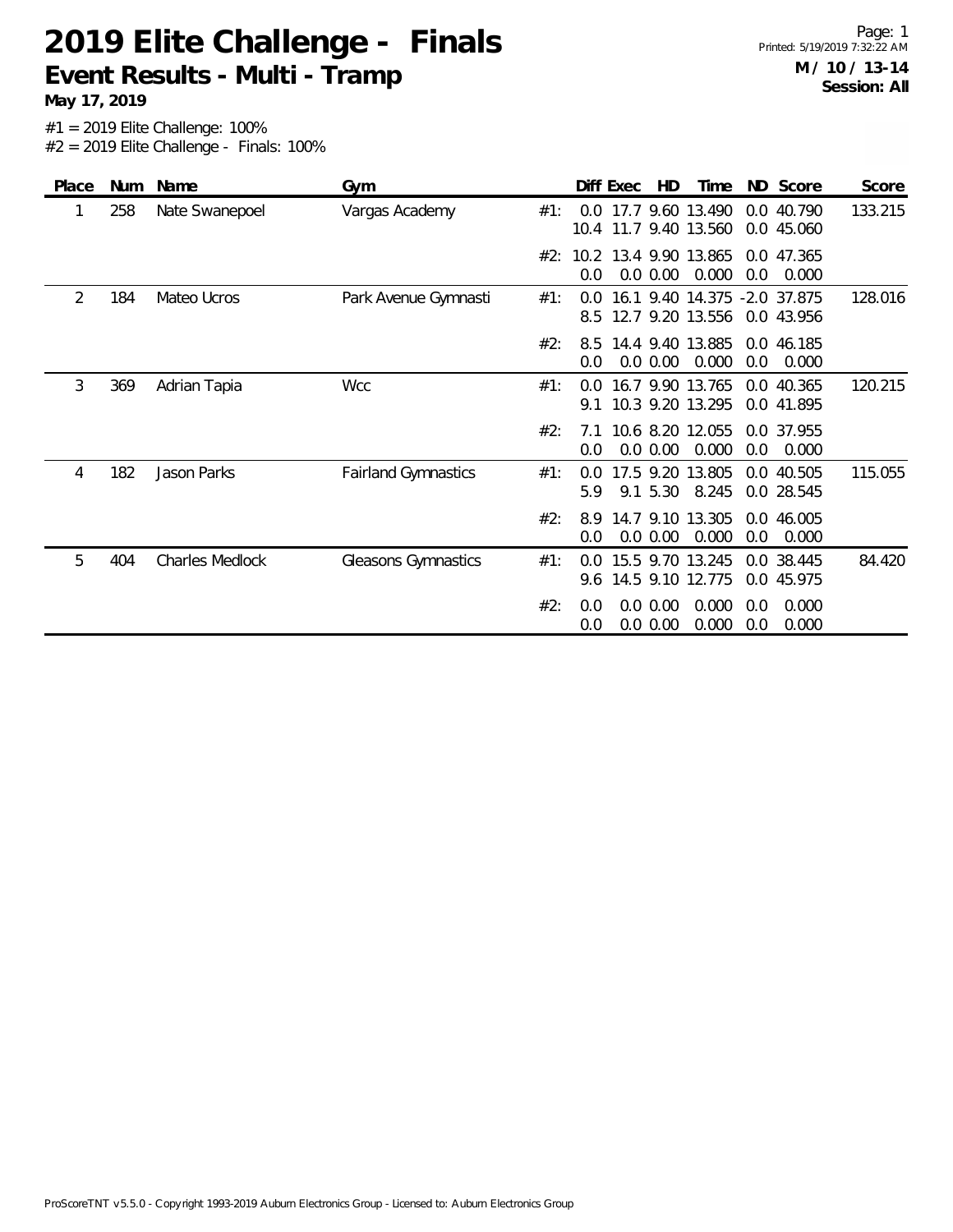**May 17, 2019**

| Place | Num | Name              | Gym                     |     | Diff Exec<br>HD<br>ND Score<br>Score<br>Time                                              |
|-------|-----|-------------------|-------------------------|-----|-------------------------------------------------------------------------------------------|
| 1     | 238 | Hannah Barlow     | Indigo                  | #1: | 0.0 17.1 9.20 13.180<br>0.0 39.480<br>131.955<br>15.1 9.60 13.450<br>0.0 46.550<br>8.4    |
|       |     |                   |                         | #2: | 15.1 9.40 13.025<br>0.0 45.925<br>8.4<br>0.000<br>0.0 0.00<br>0.0<br>0.000<br>0.0         |
| 2     | 256 | Ashley Sherman    | <b>ETA</b>              | #1: | 0.0 17.6 9.70 13.290<br>0.0 40.590<br>130.410<br>14.5 8.70 12.490<br>0.0 44.190<br>8.5    |
|       |     |                   |                         | #2: | 15.1 9.40 12.630<br>0.0 45.630<br>8.5<br>0.000<br>0.0<br>0.0 0.00<br>0.0<br>0.000         |
| 3     | 360 | Sage Goldman      | <b>HGC</b>              | #1: | 17.1 9.90 13.625<br>0.0 40.625<br>130.000<br>0.0<br>8.0 14.8 9.80 13.105<br>0.0 45.705    |
|       |     |                   |                         | #2: | 14.3 9.00 12.370<br>0.0 43.670<br>8.0<br>0.000<br>0.0 0.00<br>0.0<br>0.000<br>0.0         |
| 4     | 357 | Clara Carpenter   | 3T1                     | #1: | 0.0 16.5 9.70 13.685<br>0.0 39.885<br>129.140<br>7.2 14.5 9.40 13.505<br>0.0 44.605       |
|       |     |                   |                         | #2: | 7.2 14.5 9.30 13.650<br>0.0 44.650<br>0.0<br>0.0 0.00<br>0.000<br>0.0<br>0.000            |
| 5     | 223 | Gracie Cain       | Eagle Gymnastics TX     | #1: | 128.415<br>0.0 16.7 9.70 12.930<br>0.0 39.330<br>14.4 8.70 12.615<br>0.0 44.215<br>8.5    |
|       |     |                   |                         | #2: | 14.7 9.00 12.670<br>8.5<br>0.0 44.870<br>0.0 0.00<br>0.000<br>0.0<br>0.000<br>0.0         |
| 6     | 251 | Jiji Kent         | <b>ESCX</b>             | #1: | 15.3 9.90 13.420<br>0.0 38.620<br>126.600<br>0.0<br>11.7 9.50 13.180<br>0.0 43.480<br>9.1 |
|       |     |                   |                         | #2: | 13.3 9.30 12.800<br>0.0 44.500<br>9.1<br>0.0 0.00<br>0.000<br>0.0<br>0.0<br>0.000         |
| 7     | 231 | Nastia Katchalova | Elite World             | #1: | 16.7 9.60 13.640<br>0.0 39.940<br>115.505<br>0.0<br>15.2 9.30 13.780<br>8.9<br>0.0 47.180 |
|       |     |                   |                         | #2: | 5.8<br>9.1 5.10<br>8.385<br>0.0 28.385<br>0.000<br>0.0<br>0.0<br>0.0 0.00<br>0.000        |
| 8     | 121 | Avery Kroeker     | <b>Stars Gymnastics</b> | #1: | 98.970<br>17.4 9.30 14.545<br>0.0 41.245<br>0.0<br>16.2 9.70 14.170<br>0.0 47.870<br>7.8  |
|       |     |                   |                         | #2: | 3.0 1.90 2.855<br>0.0<br>9.855<br>2.1<br>0.0 0.00<br>0.000<br>0.000<br>0.0<br>0.0         |
| 9     | 365 | Jenna McCarthy    | Gypsy Flyers Eagan      | #1: | 16.9 9.60 13.415<br>0.0 39.915<br>78.160<br>0.0<br>5.9 11.8 8.60 11.945<br>0.0 38.245     |
|       |     |                   |                         | #2: | 0.0 0.00<br>0.000<br>0.000<br>0.0<br>0.0<br>0.0 0.00<br>0.000<br>0.0<br>0.000<br>0.0      |
| 10    | 307 | Ava Binkowski     | <b>ESCX</b>             | #1: | 15.5 9.10 13.210<br>0.0 37.810<br>65.265<br>0.0<br>8.1 5.40<br>8.055<br>0.0 27.455<br>5.9 |
|       |     |                   |                         | #2: | 0.0 0.00<br>0.000<br>0.0<br>0.000<br>0.0<br>0.0<br>0.0 0.00<br>0.000<br>0.0<br>0.000      |
| 11    | 185 | Savannah Wolf     | Airborne Colorado       | #1: | 15.7 9.50 12.810<br>0.0 38.010<br>51.495<br>0.0<br>3.9 2.60<br>3.985<br>0.0 13.485<br>3.0 |
|       |     |                   |                         | #2: | 0.0 0.00<br>0.000<br>0.000<br>0.0<br>0.0<br>0.000<br>0.0 0.00<br>0.0<br>0.000<br>0.0      |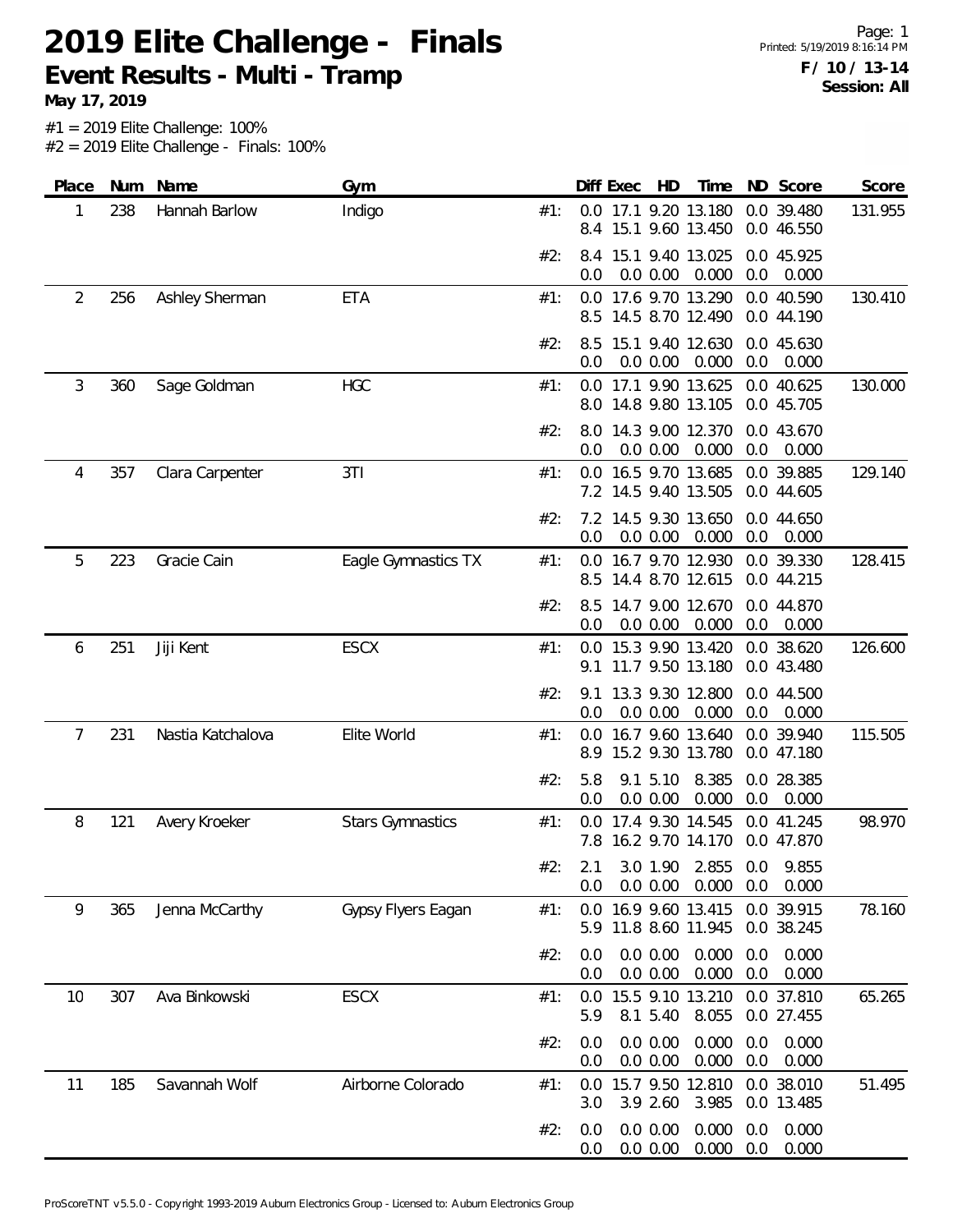**May 17, 2019**

| Place | Num | Name               | Gym                        |     |            | Diff Exec | HD                   | Time                                          |            | ND Score                 | Score   |
|-------|-----|--------------------|----------------------------|-----|------------|-----------|----------------------|-----------------------------------------------|------------|--------------------------|---------|
| 1     | 216 | Merrill Hunter     | Team Legacy                | #1: |            |           |                      | 0.0 16.9 9.50 16.105<br>10.3 12.6 9.00 15.315 |            | 0.0 42.505<br>0.0 47.215 | 139.735 |
|       |     |                    |                            |     | 0.0        |           | 0.0 0.00             | #2: 10.3 15.4 9.10 15.215<br>0.000            | 0.0        | 0.0 50.015<br>0.000      |         |
| 2     | 124 | Connor Shemenski   | <b>Integrity Athletics</b> | #1: | 8.4        |           |                      | 0.0 15.9 8.90 14.580<br>15.1 8.90 15.045      |            | 0.0 39.380<br>0.0 47.445 | 134.585 |
|       |     |                    |                            | #2: | 8.4<br>0.0 |           | 0.0 0.00             | 14.8 9.30 15.260<br>0.000                     | 0.0        | 0.0 47.760<br>0.000      |         |
| 3     | 371 | Tono Vowell        | <b>Premier Athletics</b>   | #1: | 0.0<br>9.1 |           |                      | 17.4 9.50 13.875<br>14.2 9.40 13.565          |            | 0.0 40.775<br>0.0 46.265 | 134.015 |
|       |     |                    |                            | #2: | 9.1<br>0.0 |           | 0.0 0.00             | 14.5 9.50 13.875<br>0.000                     | 0.0        | 0.0 46.975<br>0.000      |         |
| 4     | 217 | Hunter Moravec     | <b>ESCX</b>                | #1: |            |           |                      | 0.0 14.2 9.20 14.625<br>10.6 13.8 8.80 13.585 |            | 0.0 38.025<br>0.0 46.785 | 131.615 |
|       |     |                    |                            |     | 0.0        |           | 0.0 0.00             | #2: 10.6 13.1 9.10 14.005<br>0.000            | 0.0        | 0.0 46.805<br>0.000      |         |
| 5     | 115 | Chris Butler       | <b>Dynamite Gymnastics</b> | #1: | 8.9        |           |                      | 0.0 15.3 9.30 13.715<br>14.7 9.30 13.640      |            | 0.0 38.315<br>0.0 46.540 | 130.515 |
|       |     |                    |                            | #2: | 8.9<br>0.0 |           | 0.0 0.00             | 14.4 9.20 13.160<br>0.000                     | 0.0        | 0.0 45.660<br>0.000      |         |
| 6     | 117 | Ryan Diez          | Park Avenue Gymnasti       | #1: | 0.0        |           |                      | 16.2 9.10 14.950<br>7.9 14.5 8.40 14.097      |            | 0.0 40.250<br>0.0 44.897 | 123.517 |
|       |     |                    |                            | #2: | 6.1<br>0.0 |           | 0.0 0.00             | 12.5 7.30 12.470<br>0.000                     | 0.0        | 0.0 38.370<br>0.000      |         |
| 7     | 282 | Cade Robinson      | Sonshine Academy           | #1: | 0.0<br>8.5 |           |                      | 15.0 9.40 15.375<br>12.3 8.70 13.280          |            | 0.0 39.775<br>0.0 42.780 | 115.475 |
|       |     |                    |                            | #2: | 6.4<br>0.0 |           | 0.0 0.00             | 9.8 6.30 10.420<br>0.000                      | 0.0        | 0.0 32.920<br>0.000      |         |
| 8     | 107 | Alexander Brigance | <b>Amplify Gymnastics</b>  | #1: | 0.0<br>8.1 |           |                      | 17.1 9.40 15.965<br>15.7 9.10 15.810          |            | 0.0 42.465<br>0.0 48.710 | 91.175  |
|       |     |                    |                            | #2: | 0.0<br>0.0 |           | 0.0 0.00             | $0.0$ $0.00$ $0.000$<br>0.000                 | 0.0<br>0.0 | 0.000<br>0.000           |         |
| 9     | 218 | Nate Stearns       | Top Star                   | #1: | 0.0<br>8.7 |           |                      | 16.1 9.40 15.020<br>10.8 7.10 12.185          |            | 0.0 40.520<br>0.0 38.785 | 79.305  |
|       |     |                    |                            | #2: | 0.0<br>0.0 |           | 0.0 0.00<br>0.0 0.00 | 0.000<br>0.000                                | 0.0<br>0.0 | 0.000<br>0.000           |         |
| 10    | 138 | Derek Smegal       | <b>Dynamite Gymnastics</b> | #1: | 0.0<br>4.5 |           | 7.5 4.40             | 16.0 9.80 16.360<br>7.885                     |            | 0.0 42.160<br>0.0 24.285 | 66.445  |
|       |     |                    |                            | #2: | 0.0<br>0.0 |           | 0.0 0.00<br>0.0 0.00 | 0.000<br>0.000                                | 0.0<br>0.0 | 0.000<br>0.000           |         |
| 11    | 253 | Palmer Morrison    | Vargas Academy             | #1: | 0.0<br>2.5 |           | 2.3 1.50             | 14.2 9.10 13.030<br>2.660                     | 0.0        | 0.0 36.330<br>8.960      | 45.290  |
|       |     |                    |                            | #2: | 0.0<br>0.0 |           | 0.0 0.00<br>0.0 0.00 | 0.000<br>0.000                                | 0.0<br>0.0 | 0.000<br>0.000           |         |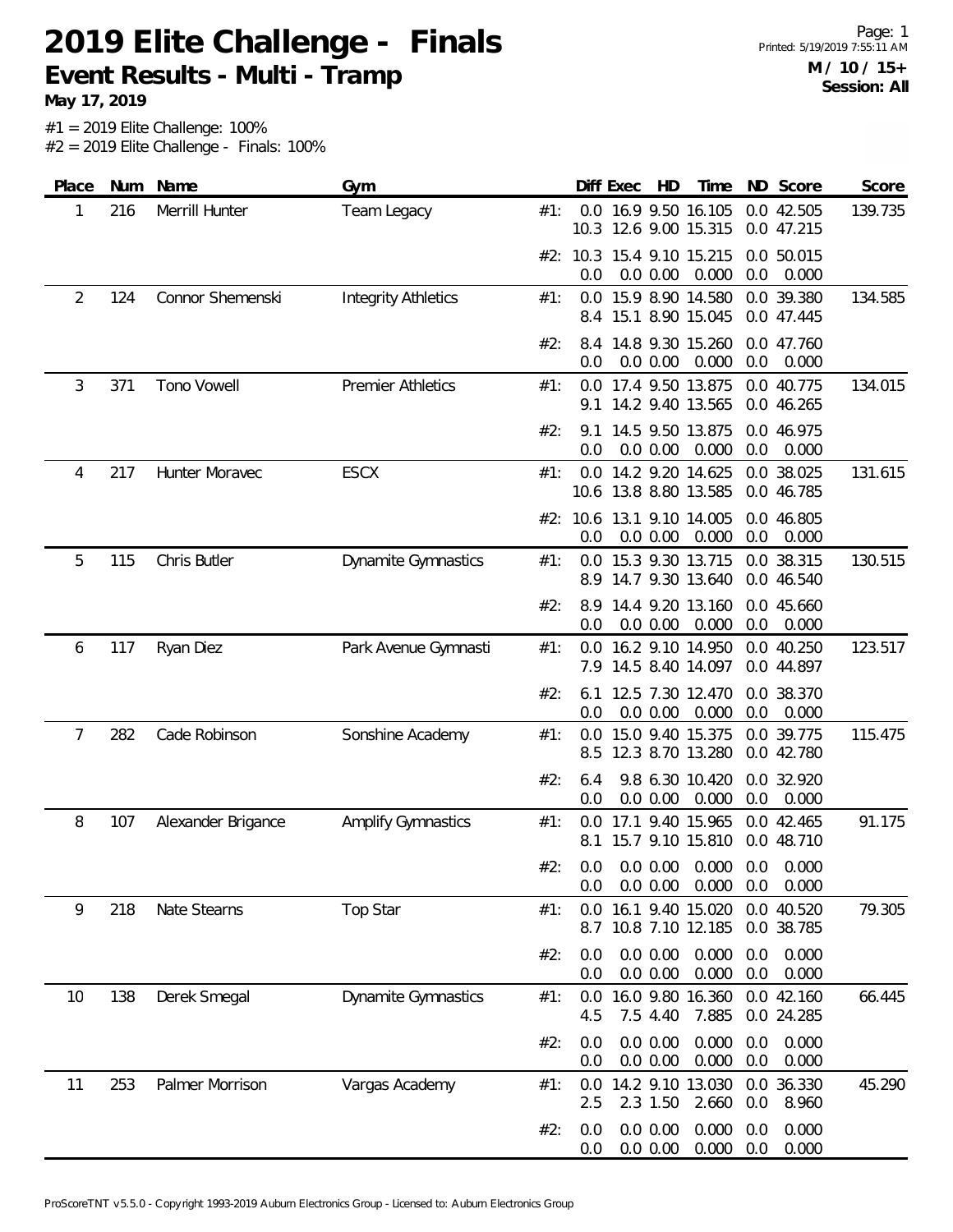**May 17, 2019**

| Place | Num | Name              | Gym                      |     | Diff Exec  | HD                                            | Time           | ND Score                     | Score   |
|-------|-----|-------------------|--------------------------|-----|------------|-----------------------------------------------|----------------|------------------------------|---------|
| 1     | 356 | Alejandra Barnes  | <b>ETA</b>               | #1: | 7.9        | 0.0 17.4 8.90 15.385<br>15.7 8.90 15.035      |                | 0.0 41.685<br>0.0 47.535     | 137.535 |
|       |     |                   |                          | #2: | 8.3<br>0.0 | 15.7 9.30 15.015<br>0.0 0.00                  | 0.000          | 0.0 48.315<br>0.0<br>0.000   |         |
| 2     | 260 | Caroline Walker   | Eagle Gymnastics TX      | #1: |            | 0.0 18.6 9.60 14.500<br>10.4 12.0 8.50 14.185 |                | 0.0 42.700<br>0.0 45.085     | 135.980 |
|       |     |                   |                          | #2: | 0.0        | 9.6 15.4 9.00 14.195<br>0.0 0.00              | 0.000          | 0.0 48.195<br>0.0<br>0.000   |         |
| 3     | 465 | Niah Johnson      | <b>TAG USA</b>           | #1: | 0.0<br>8.1 | 16.7 9.35 14.335<br>14.8 9.30 14.605          |                | 0.0 40.385<br>0.0 46.805     | 135.480 |
|       |     |                   |                          | #2: | 8.1<br>0.0 | 15.7 9.40 15.090<br>0.0 0.00                  | 0.000          | 0.0 48.290<br>0.0<br>0.000   |         |
| 4     | 248 | Gracie Harder     | Carolina Elite           | #1: | 9.1        | 0.0 16.2 9.95 13.760<br>15.7 9.75 13.485      |                | 0.0 39.910<br>0.0 48.035     | 134.855 |
|       |     |                   |                          | #2: | 9.1<br>0.0 | 14.9 9.70 13.210<br>0.0 0.00                  | 0.000          | 0.0 46.910<br>0.0<br>0.000   |         |
| 5     | 242 | Jenna Clark       | <b>MJM Studios</b>       | #1: | 0.0<br>7.8 | 16.9 9.20 14.315<br>15.5 8.95 14.130          |                | 0.0 40.415<br>0.0 46.380     | 134.800 |
|       |     |                   |                          | #2: | 7.8<br>0.0 | 16.6 9.40 14.205<br>0.0 0.00                  | 0.000          | 0.0 48.005<br>0.0<br>0.000   |         |
| 6     | 362 | Paxton Henley     | Manning Gymnastics       | #1: | 0.0        | 15.5 9.30 14.705<br>10.6 13.2 9.00 14.325     |                | 0.0 39.505<br>0.0 47.125     | 132.385 |
|       |     |                   |                          | #2: | 9.4<br>0.0 | 13.5 8.60 14.255<br>0.0 0.00                  | 0.000          | 0.0 45.755<br>0.0<br>0.000   |         |
| 7     | 123 | <b>Betty Reed</b> | Seattle Gymnastics-B     | #1: | 0.0<br>9.1 | 17.4 9.40 15.730<br>14.6 9.10 15.085          |                | 0.0 42.530<br>0.0 47.885     | 109.660 |
|       |     |                   |                          | #2: | 4.0<br>0.0 | 5.9 3.30<br>0.0 0.00                          | 6.045<br>0.000 | 0.0 19.245<br>0.0<br>0.000   |         |
| 8     | 319 | Tia Taylor        | <b>Premier Athletics</b> | #1: | 0.0<br>8.8 | 16.6 9.70 14.125<br>14.7 8.65 14.305          |                | 0.0 40.425<br>0.0 46.455     | 86.880  |
|       |     |                   |                          | #2: | 0.0<br>0.0 | $0.0$ $0.00$ $0.000$<br>0.0 0.00              | 0.000          | 0.0<br>0.000<br>0.0<br>0.000 |         |
| 9     | 364 | Tenly Kuhn        | Team Legacy              | #1: | 0.0<br>8.5 | 15.6 9.25 14.770<br>14.4 9.40 14.605          |                | 0.0 39.620<br>0.0 46.905     | 86.525  |
|       |     |                   |                          | #2: | 0.0<br>0.0 | 0.0 0.00<br>0.0 0.00                          | 0.000<br>0.000 | 0.0<br>0.000<br>0.0<br>0.000 |         |
| 10    | 179 | Hailey DeGuelle   | Hangtime TNT             | #1: | 0.0<br>8.3 | 16.8 9.70 14.035<br>14.5 9.60 12.970          |                | 0.0 40.535<br>0.0 45.370     | 85.905  |
|       |     |                   |                          | #2: | 0.0<br>0.0 | 0.0 0.00<br>0.0 0.00                          | 0.000<br>0.000 | 0.000<br>0.0<br>0.0<br>0.000 |         |
| 11    | 288 | Mikaela Hunter    | Team Legacy              | #1: | 0.0<br>7.3 | 15.9 9.20 14.300<br>15.5 9.30 13.960          |                | 0.0 39.400<br>0.0 46.060     | 85.460  |
|       |     |                   |                          | #2: | 0.0<br>0.0 | 0.0 0.00<br>0.0 0.00                          | 0.000<br>0.000 | 0.000<br>0.0<br>0.0<br>0.000 |         |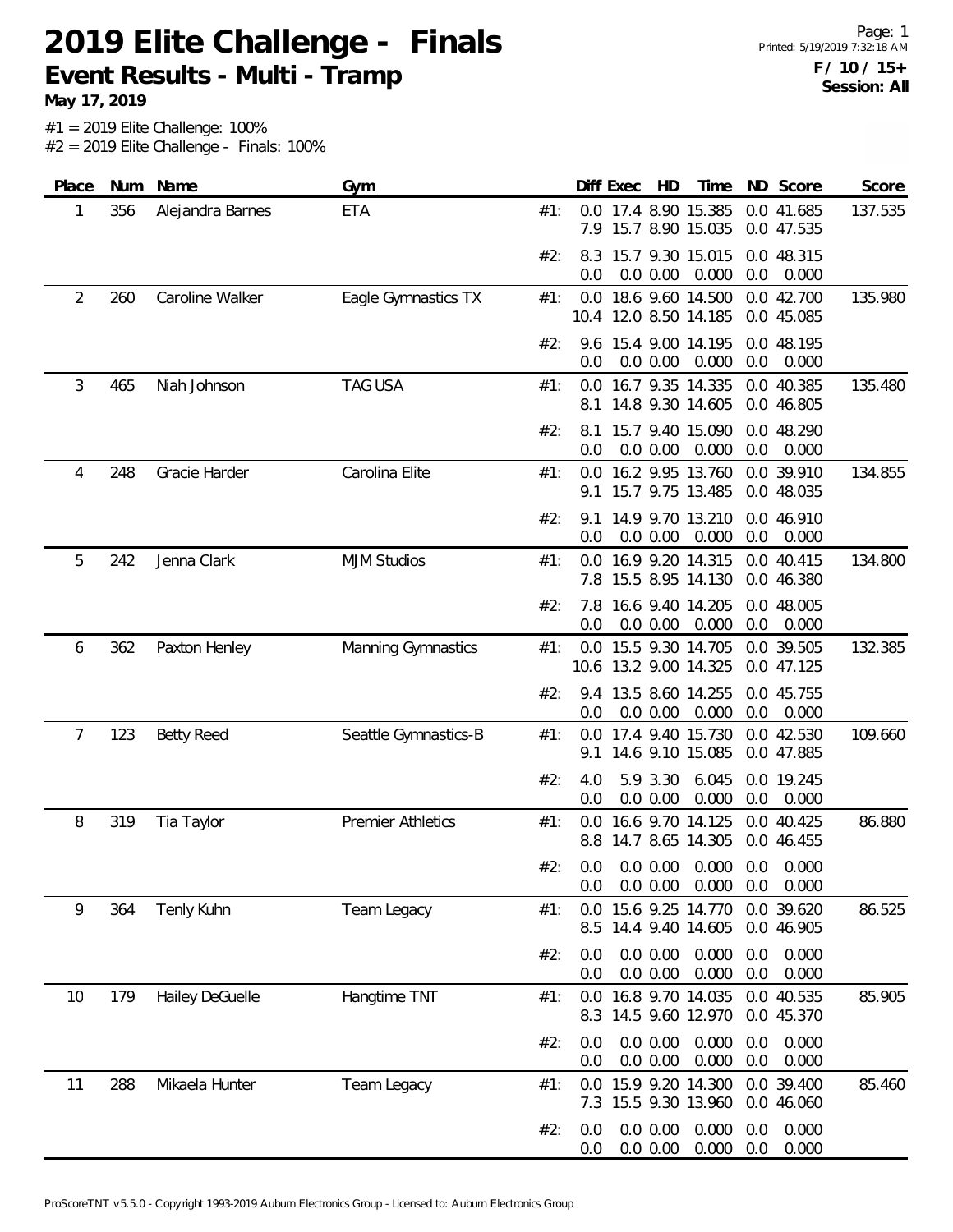**May 17, 2019**

| Place | Num | Name                    | Gym                       |     |            | Diff Exec | HD                   | Time                                                 | ND         | Score                    | Score  |
|-------|-----|-------------------------|---------------------------|-----|------------|-----------|----------------------|------------------------------------------------------|------------|--------------------------|--------|
| 12    | 261 | Evelyn Williamson       | <b>TEG</b>                | #1: | 9.0        |           |                      | 0.0 16.1 9.70 13.955<br>13.7 9.15 13.700             |            | 0.0 39.755<br>0.0 45.550 | 85.305 |
|       |     |                         |                           | #2: | 0.0<br>0.0 |           | 0.0 0.00<br>0.0 0.00 | 0.000<br>0.000                                       | 0.0<br>0.0 | 0.000<br>0.000           |        |
| 13    | 407 | Brenna Busch            | Gleasons Gymnastics       | #1: | 9.2        |           |                      | 0.0 16.1 9.20 13.660<br>14.1 9.00 13.790             |            | 0.0 38.960<br>0.0 46.090 | 85.050 |
|       |     |                         |                           | #2: | 0.0<br>0.0 |           | 0.0 0.00<br>0.0 0.00 | 0.000<br>0.000                                       | 0.0<br>0.0 | 0.000<br>0.000           |        |
| 14    | 245 | Karlee English          | Pwerhouse                 | #1: | 0.0<br>9.1 |           |                      | 15.5 9.45 14.420<br>12.9 9.40 14.115                 |            | 0.0 39.370<br>0.0 45.515 | 84.885 |
|       |     |                         |                           | #2: | 0.0<br>0.0 |           | 0.0 0.00<br>0.0 0.00 | 0.000<br>0.000                                       | 0.0<br>0.0 | 0.000<br>0.000           |        |
| 15    | 119 | Chloe Harnar            | <b>Amplify Gymnastics</b> | #1: | 0.0<br>8.7 |           |                      | 16.3 9.20 14.165<br>12.9 9.05 14.180                 |            | 0.0 39.665<br>0.0 44.830 | 84.495 |
|       |     |                         |                           | #2: | 0.0<br>0.0 |           | 0.0 0.00<br>0.0 0.00 | 0.000<br>0.000                                       | 0.0<br>0.0 | 0.000<br>0.000           |        |
| 16    | 122 | <b>Mackenzie Maness</b> | Let It Shine              | #1: | 0.0<br>7.7 |           |                      | 15.8 9.50 13.790<br>13.5 9.00 13.535                 |            | 0.0 39.090<br>0.0 43.735 | 82.825 |
|       |     |                         |                           | #2: | 0.0<br>0.0 |           | 0.0 0.00<br>0.0 0.00 | 0.000<br>0.000                                       | 0.0<br>0.0 | 0.000<br>0.000           |        |
| 17    | 106 | Olivia Lanham           | Let It Shine              | #1: | 0.0        |           |                      | 15.3 8.95 13.720<br>10.1 11.7 8.80 13.620            |            | 0.0 37.970<br>0.0 44.220 | 82.190 |
|       |     |                         |                           | #2: | 0.0<br>0.0 |           | 0.0 0.00<br>0.0 0.00 | 0.000<br>0.000                                       | 0.0<br>0.0 | 0.000<br>0.000           |        |
| 18    | 318 | Savanna Cecil           | <b>Premier Athletics</b>  | #1: | 0.0        |           |                      | 15.110.00 13.300<br>7.2 13.6 9.85 13.120             |            | 0.0 38.400<br>0.0 43.770 | 82.170 |
|       |     |                         |                           | #2: | 0.0<br>0.0 |           | 0.0 0.00<br>0.0 0.00 | 0.000<br>0.000                                       | 0.0<br>0.0 | 0.000<br>0.000           |        |
| 19    | 358 | Alana Cushing           | ETA                       | #1: | 0.0<br>7.6 |           |                      | 16.3 8.90 14.055<br>12.6 8.80 13.325                 |            | 0.0 39.255<br>0.0 42.325 | 81.580 |
|       |     |                         |                           | #2: | 0.0<br>0.0 |           | 0.0 0.00<br>0.0 0.00 | 0.000<br>0.000                                       | 0.0<br>0.0 | 0.000<br>0.000           |        |
| 20    | 249 | Sarah Harvey            | TEG                       | #1: | 0.0        |           |                      | 14.6 9.65 13.710<br>7.6 10.1 8.90 13.550             |            | 0.0 37.960<br>0.0 40.150 | 78.110 |
|       |     |                         |                           | #2: | 0.0<br>0.0 |           | 0.0 0.00<br>0.0 0.00 | 0.000<br>0.000                                       | 0.0<br>0.0 | 0.000<br>0.000           |        |
| 21    | 281 | Adrienne Moody          | <b>Dulles Gymnastics</b>  | #1: | 7.8        |           |                      | 0.0 14.8 9.05 13.750 -2.0 35.600<br>11.7 8.60 13.520 |            | 0.0 41.620               | 77.220 |
|       |     |                         |                           | #2: | 0.0<br>0.0 |           | 0.0 0.00<br>0.0 0.00 | 0.000<br>0.000                                       | 0.0<br>0.0 | 0.000<br>0.000           |        |
| 22    | 120 | Alex Holland            | Tornado Sport Club        | #1: | 0.0<br>6.5 |           |                      | 16.1 9.60 13.200<br>11.8 8.40 11.220                 |            | 0.0 38.900<br>0.0 37.920 | 76.820 |
|       |     |                         |                           | #2: | 0.0<br>0.0 |           | 0.0 0.00<br>0.0 0.00 | 0.000<br>0.000                                       | 0.0<br>0.0 | 0.000<br>0.000           |        |